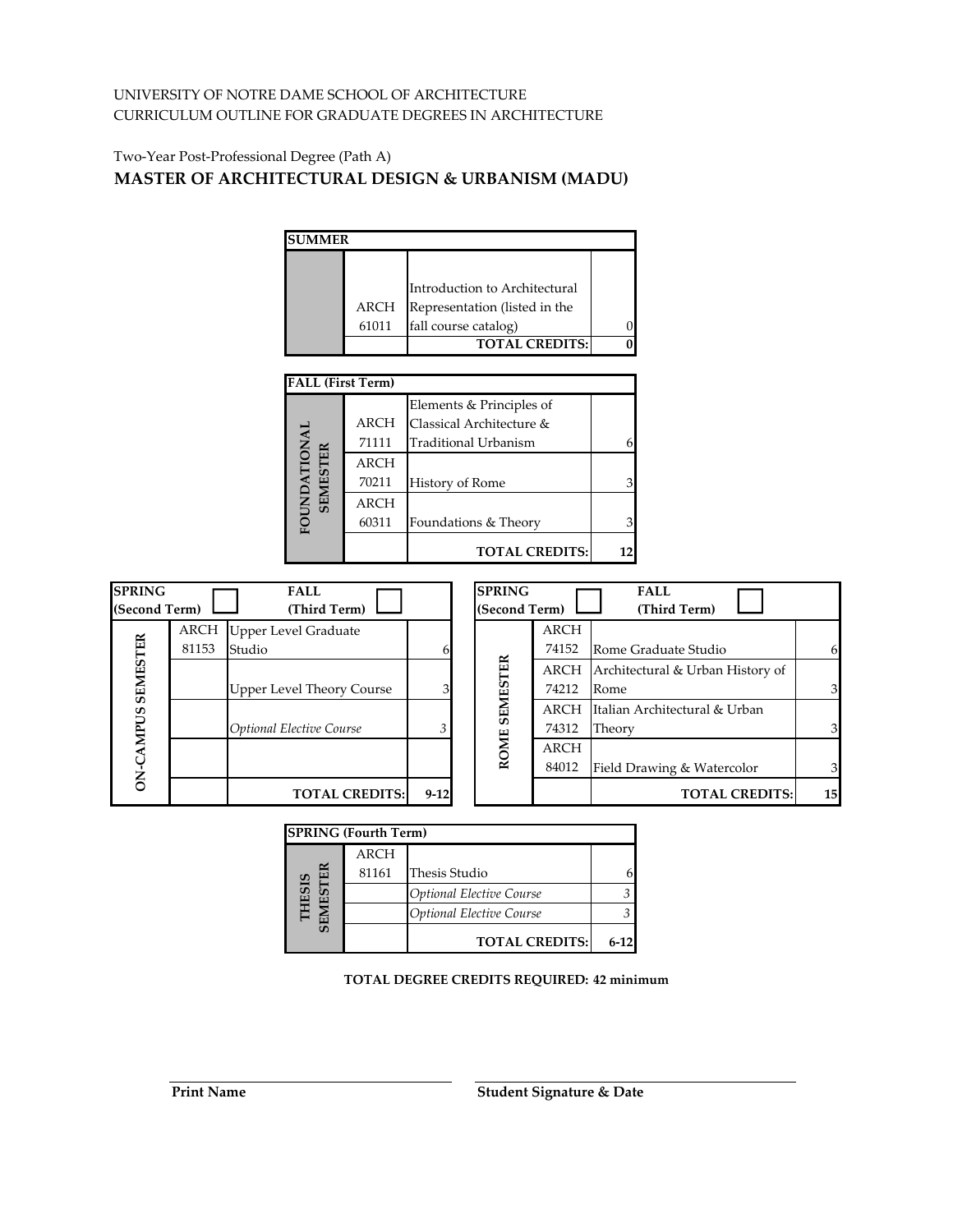#### Two‐Year Professional Degree (Path B) **MASTER OF ARCHITECTURE (M.ARCH)**



|                 | <b>SPRING (Fourth Term)</b> |                                 |           |
|-----------------|-----------------------------|---------------------------------|-----------|
|                 | <b>ARCH</b>                 |                                 |           |
|                 | 81162                       | Thesis Studio--Professional     |           |
|                 | <b>ARCH</b>                 |                                 |           |
| <b>SEMESTER</b> | 80711                       | Professional Practice           |           |
|                 |                             |                                 |           |
|                 |                             | Required Course (Determined     |           |
| <b>THESIS</b>   |                             | on an Individual Basis)         |           |
|                 |                             | <b>Optional Elective Course</b> |           |
|                 |                             | <b>TOTAL CREDITS:</b>           | $12 - 15$ |

**TOTAL DEGREE CREDITS REQUIRED: 54 minimum**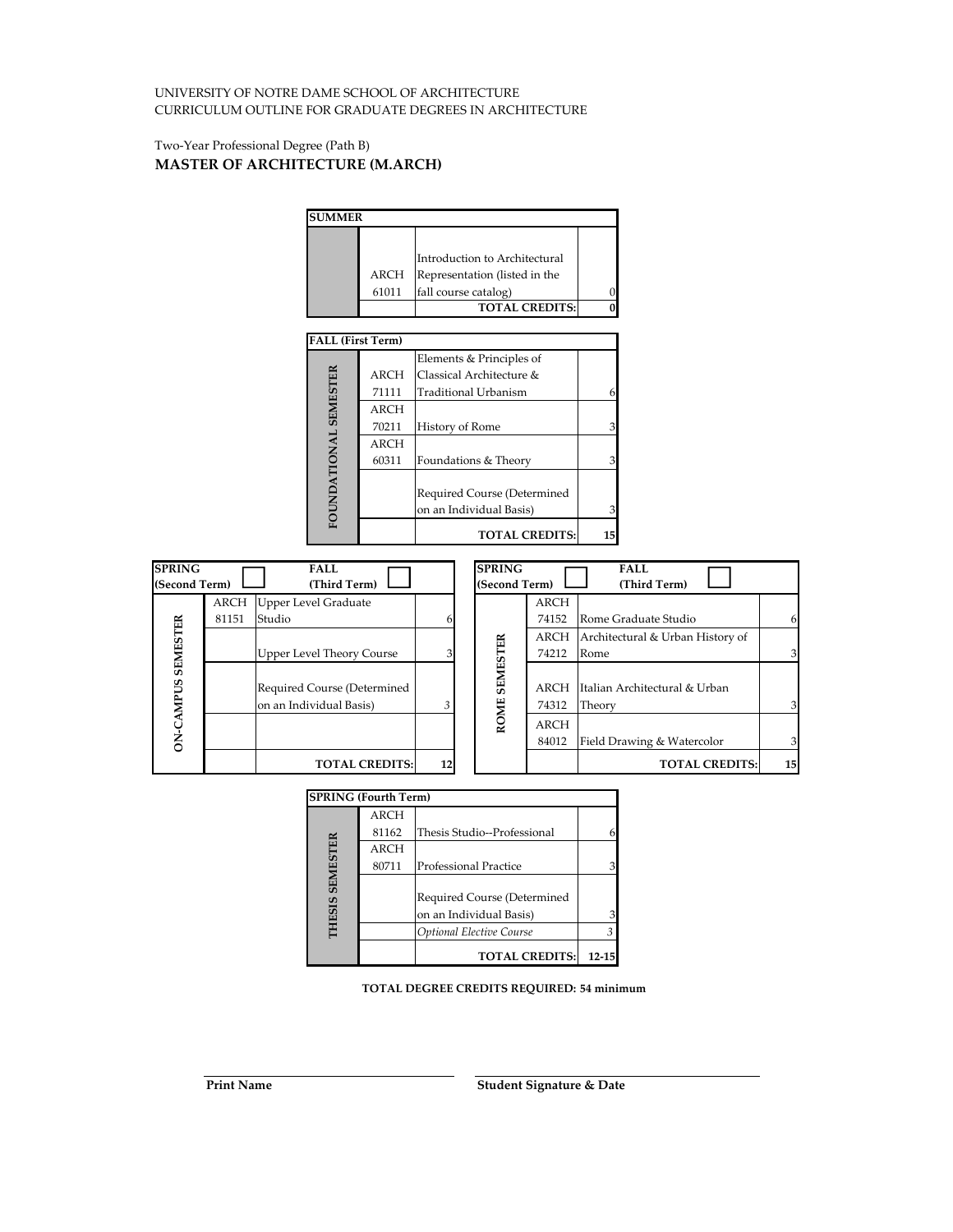# Three‐Year Professional Degree (Path C) **MASTER OF ARCHITECTURE (M.ARCH)**

## **Foundational Semesters**

| <b>SUMMER</b> |            |                               |  |
|---------------|------------|-------------------------------|--|
|               |            |                               |  |
|               |            | Introduction to Architectural |  |
|               |            | Representation (listed in the |  |
|               | ARCH 61011 | fall course catalog)          |  |
|               |            | <b>TOTAL CREDITS:</b>         |  |

| <b>FALL (First Term)</b> |                   |                               |  |
|--------------------------|-------------------|-------------------------------|--|
|                          | <b>ARCH 61111</b> | Foundational Design I         |  |
| DNAL                     | <b>ARCH 60211</b> | Architectural History I       |  |
| <b>SEMESTER</b>          | <b>ARCH 60311</b> | Foundations & Theory          |  |
|                          | <b>ARCH 60411</b> | Building Technology I         |  |
|                          |                   | Structures I: Introduction to |  |
| FOUN                     | <b>ARCH 60511</b> | Structures                    |  |
|                          |                   | <b>TOTAL CREDITS:</b>         |  |

|                   | <b>SPRING (Second Term)</b> |                               |    |
|-------------------|-----------------------------|-------------------------------|----|
|                   | <b>ARCH 61121</b>           | Foundational Design II        |    |
| <b>IANO</b><br>ER | <b>ARCH 60221</b>           | Architectural History II      |    |
|                   | <b>ARCH 60421</b>           | <b>Building Technology II</b> |    |
| <b>SEMEST</b>     | <b>ARCH 60521</b>           | Structures II                 |    |
| <b>FOUNI</b>      | <b>ARCH 61021</b>           | Digital Graphics              |    |
|                   |                             | <b>TOTAL CREDITS:</b>         | 18 |

|                          | <b>FALL (Third Term)</b> |                           |    |
|--------------------------|--------------------------|---------------------------|----|
|                          | <b>ARCH 71131</b>        | Foundational Design III   | 6  |
|                          | <b>ARCH 70211</b>        | History of Rome           | 3  |
|                          |                          | Environmental Systems I:  |    |
|                          | <b>ARCH 70411</b>        | <b>HVAC</b>               | 3  |
|                          |                          | Environmental Systems II: |    |
|                          | <b>ARCH 70419</b>        | Lighting & Accoustics     | 3  |
| FOUNDATIONAL<br>SEMESTER | <b>ARCH 70531</b>        | Structures III            | 3  |
|                          |                          | <b>TOTAL CREDITS:</b>     | 18 |

**FOUNDATIONAL CREDITS REQUIRED: 54 Total**

**TOTAL DEGREE CREDITS REQUIRED: 93 minimum**